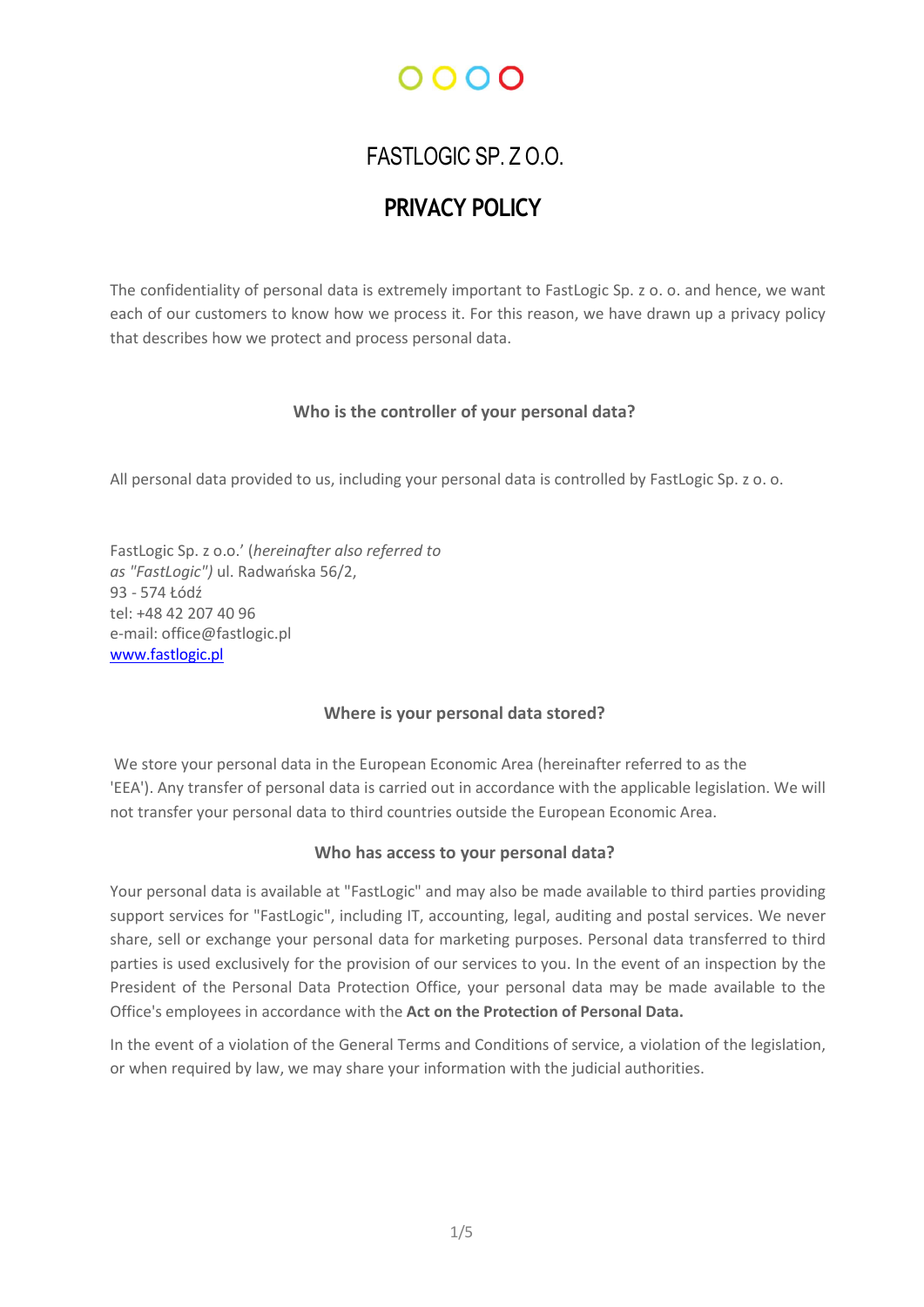# $0000$

# What are the legal grounds for the processing of personal data?

From 25 May 2018, Regulation (EU) 2016/679 of the European Parliament and of the Council of 27 April 2016, on the Protection of Individuals with Regard to the Processing of Personal Data and on the Free Movement of such Personal Data and the Repeal of Directive 95/46/EC, namely, General Data Protection Regulation-GDPR, applies.

Your personal data is processed for purposes related to the performance of the service you have ordered or intend to order. Your personal data will be processed on the basis of Art. 6 section 1 point points (b) and (c), and in accordance with the content of the GDPR, which means that such processing is necessary for:

- a) the execution of an agreement (such as the execution of the submitted order) to which you and FastLogic are parties, or
- b) taking action at your request before the conclusion of the agreement referred to in letter (a),
- c) complying with the legal obligation imposed on FastLogic, such as, issuing an invoice in connection with a sale.

For personal data used for marketing purposes, such as a newsletter, we must have your consent (Art. 6 section 1 point a).

# How do we collect your personal data?

Your personal data is collected:

- a) automatically. Personal data about your visit to our website, such as your IP address, domain name, browser type, operating system type etc., is collected automatically
- b) when you contact us when you contact us *via* the website, phone, email etc. and provide us with your personal information, e.g., name, surname, email address.

#### How do we use your personal data?

If you have subscribed to our newsletter or have otherwise consented to receive it, we will use your personal data to send it. You will be asked if you would like to receive a newsletter when you register. Personal data, collected automatically may be used to analyse the behaviour of our other website users. First of all, however, personal data is collected in order to carry out the services provided by us that you have ordered or intend to order.

#### What are your rights?

#### Right of access to personal data:

At any time, you have the right to request information about the personal data we hold; to do this, please contact "FastLogic".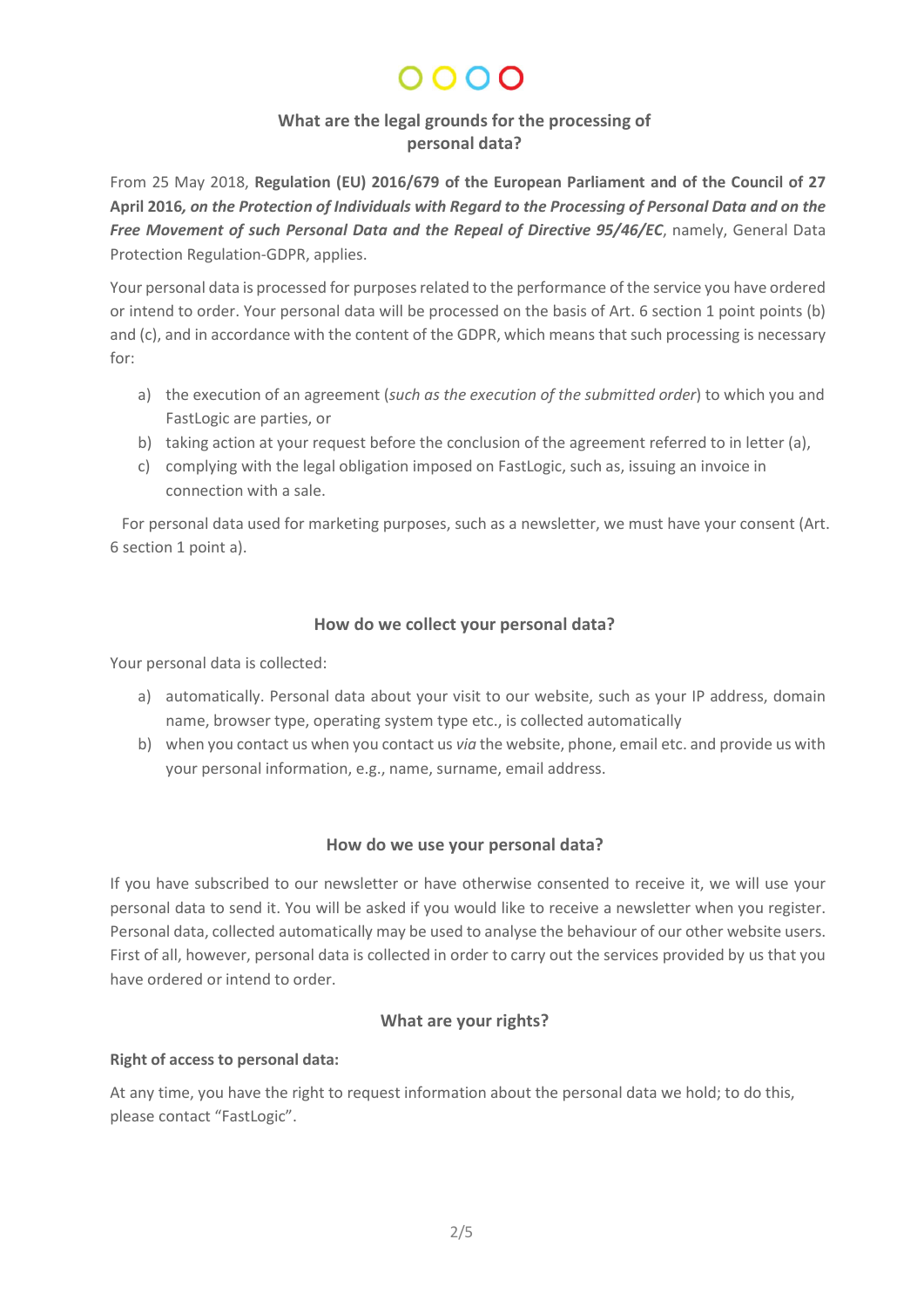# $\Omega$

#### Right to transfer personal data:

When - based on your consent or agreement - "FastLogic" automatically processes your personal data, you have the right to receive a copy of your personal data in a readable format. This applies only to personal data that has been transferred to us.

#### Right to rectify personal data:

You have the right to request the correction of your personal data if it is incorrect, as well as to complete incomplete personal data; to do so, please contact "FastLogic".

#### Right to erase personal data:

You have the right, at any time, to delete any personal data, processed by "FastLogic", except in the following situations:

- you have unfinished business with "FastLogic",
- you have an outstanding order that has not yet been completed or has only been partially completed,
- you have an outstanding debt to "FastLogic", regardless of the method of payment,
- your debt has been sold to an outside company within the past three years,
- if you have purchased any services, we will retain your personal data concerning transactions, for accounting purposes

# Right to withhold consent to the processing of personal data on the grounds of legitimate interest "FastLogic":

You have the right to withhold your consent to the processing of your personal data. "FastLogic" will stop processing your personal data unless we are able to find a lawful justification to continue doing so that invalidates your interest or rights or because of legal claims.

#### Right to restrict personal data

You have the right to request that "FastLogic" restrict the processing of your personal data in the following cases:

- if you question the accuracy of your personal data; a period of time will be required to verify the accuracy of the personal data;
- if the processing is unlawful and you object to the deletion of your personal data, by requesting that its use be limited;

- if "FastLogic" no longer needs your personal data for processing purposes, but you, or "FastLogic", need it for establishing, investigating or defending claims;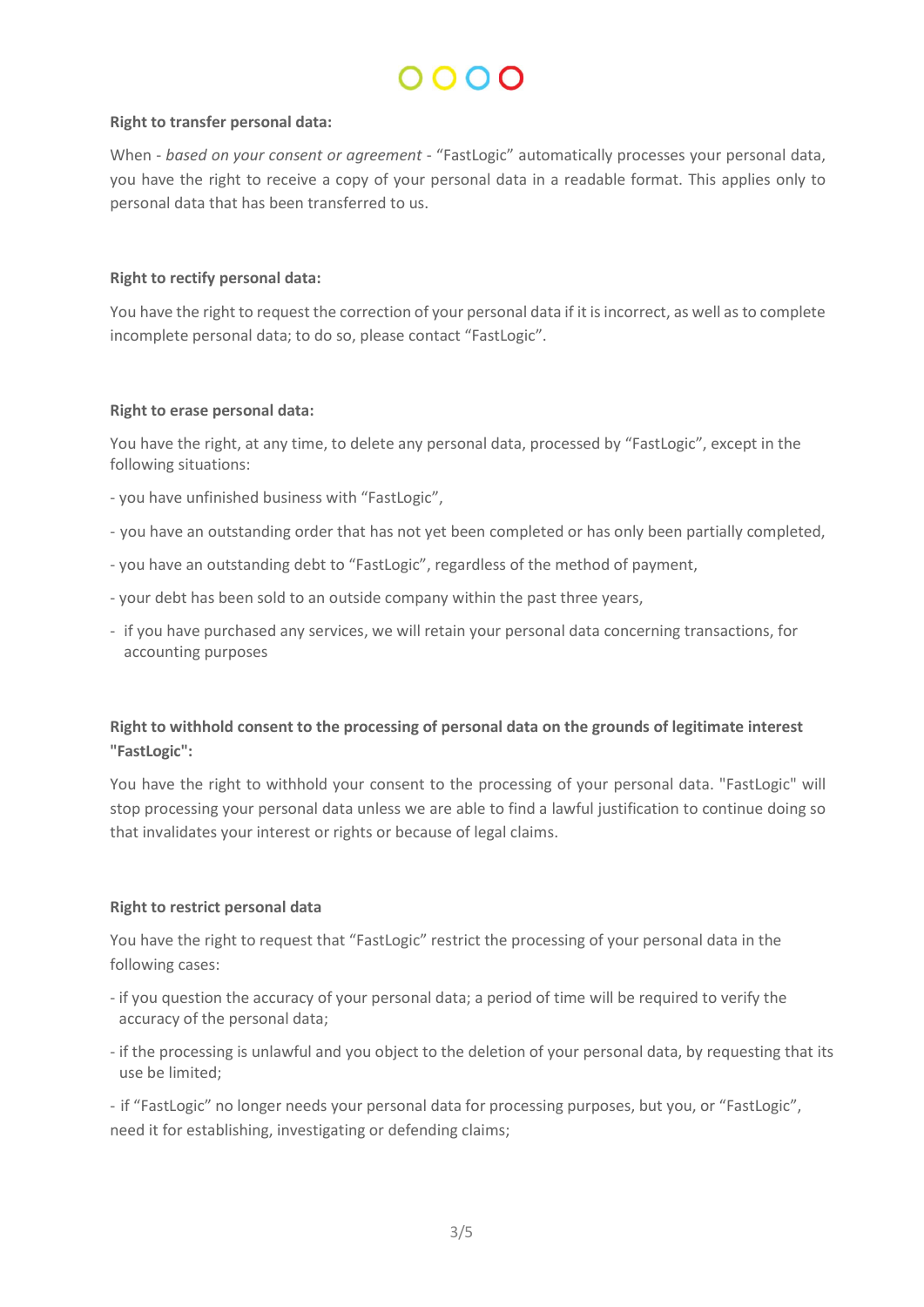# $0000$

- if you have submitted an objection to the processing of your personal data, until it is determined whether the legally justified grounds, on the part of the Data Controller, are superior to the grounds of your objection.

#### How can you exercise your rights?

We have appointed employees who will answer questions on the above issues. To contact them, please write to office@fastlogic.pl.

#### Do you need to provide your details?

The provision of your personal data is entirely voluntary, however, if you do not do so, you will not be able to use or order our services.

### Automated processing, including profiling

Your personal data may be processed automatically, including by profiling, but this will not have any legal or similar consequences for you, or significantly influence your situation in any way. The profiling of personal data by "FastLogic" involves the processing of your personal data, including automatically, by using it to evaluate certain information, in particular to analyse or predict personal preferences and interests.

# The processing time for personal data

We will process your personal data both until *and after* the service is completed for a period of time that allows "FastLogic" to pursue or defend against claims arising from the use of our services, until such time as they expire and until we have complied with our tax and accounting obligations.

#### How will we contact you?

If you have used our services, you may receive emails from us regarding your orders and their progress. We may also contact you by telephone if we have important information about your orders and their progress.

#### How do we protect your personal data?

Communication between your computer and our server when we collect your personal data, is unencrypted, although our databases are protected from third-party access.